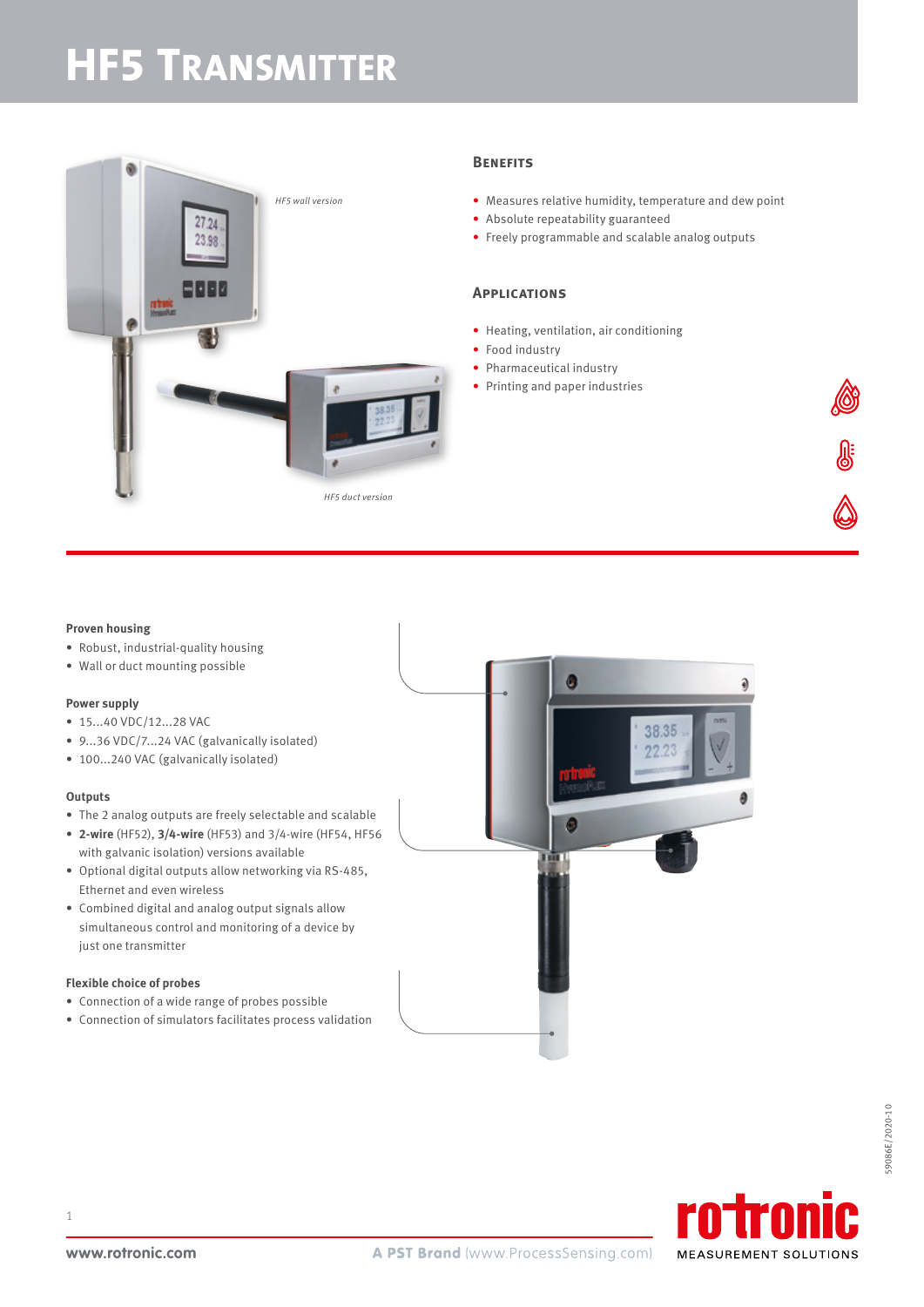### **APPLICATIONS**



### **PROBES FOR HYGROFLEX TRANSMITTERS**

### **Standard climatic probe**

Range of application: - 50...100°C Variants: Plastic and stainless-steel versions

### **Industrial probes**

Range of application: - 100...200°C Material: Stainless steel





| Order Code           | Type                      | Accuracy @ 23 °C          | <b>Application Range</b> | <b>Sensor Element</b> | Long-Term Stability |
|----------------------|---------------------------|---------------------------|--------------------------|-----------------------|---------------------|
| HC <sub>2</sub> A-IC | Industrial probe          | $±0.8$ %RH<br>$\pm 0.1$ K | $-100200$ °C             |                       | <1 %RH / year       |
| HC <sub>2</sub> A-S  | Standard probe, black     |                           | $-50100$ °C<br>0100 %RH  | <b>HYGROMER HT-1</b>  |                     |
| HC2A-S3              | Meteo probe, white        |                           |                          |                       |                     |
| HC2A-SM              | Steel probe               | ±1.2 %RH<br>$\pm 0.1$ K   |                          | <b>HYGROMER HH-1</b>  |                     |
| HC2A-S-HH            | Standard probes for harsh |                           |                          |                       |                     |
| HC2A-SM-HH           | environments              |                           |                          |                       |                     |

2

## **rotronic**